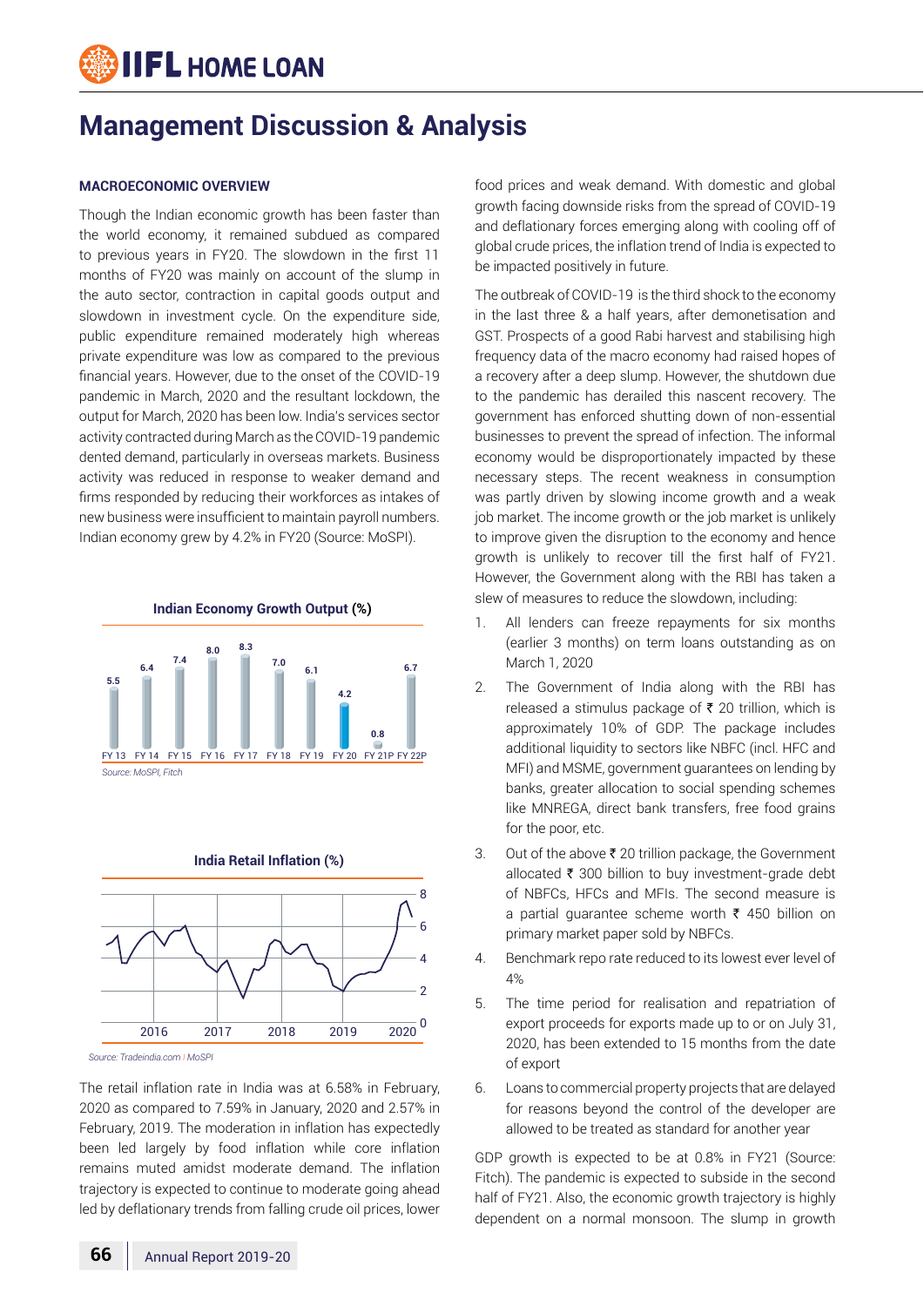# IIFL Home Finance Limited **67**

Corporate Overview

Corporate Overview

Statutory Reports

**Statutory Reports** 

Financial Statements

Financial Statements

# **Management Discussion & Analysis (Contd.)**

is expected to remain in the first half of next fiscal. With expectations that the lockdown will be further eased slowly, the second half of FY21 should see recovery in growth.

# **INDUSTRY OVERVIEW**

The housing finance market in India is financed by Scheduled Commercial Banks (SCBs) as well as NBFCs including HFCs. Though NBFCs and HFCs have different dynamics, HFCs will now be treated as one category under the NBFCs. In the interim Budget 2019, the Government handed over regulations of HFCs from NHB to RBI. However, till the time RBI issues fresh guidelines, HFCs will continue to be governed by NHB. The grievance redressal mechanism regarding HFCs will also continue to be with the NHB till then.

India's housing finance sector has remained relatively underpenetrated compared to its peers as evident by the low mortgage-to-GDP ratio (10-12% in FY19) as compared to its regional peers (FY15) (20% for Thailand, 18% for China, 34% of Malaysia) shown in the figure below (Source: CRISIL). While there has been substantial progress over the years, the sector continues to hold potential for long term growth.

# **Low Mortgage Penetration (% of GDP) compared with other developing countries**



*Source: CRISIL*

Though housing prices in India reduced marginally, sales remained moderated in the first half of FY20. However, the launch of new projects fell down in H1FY20.

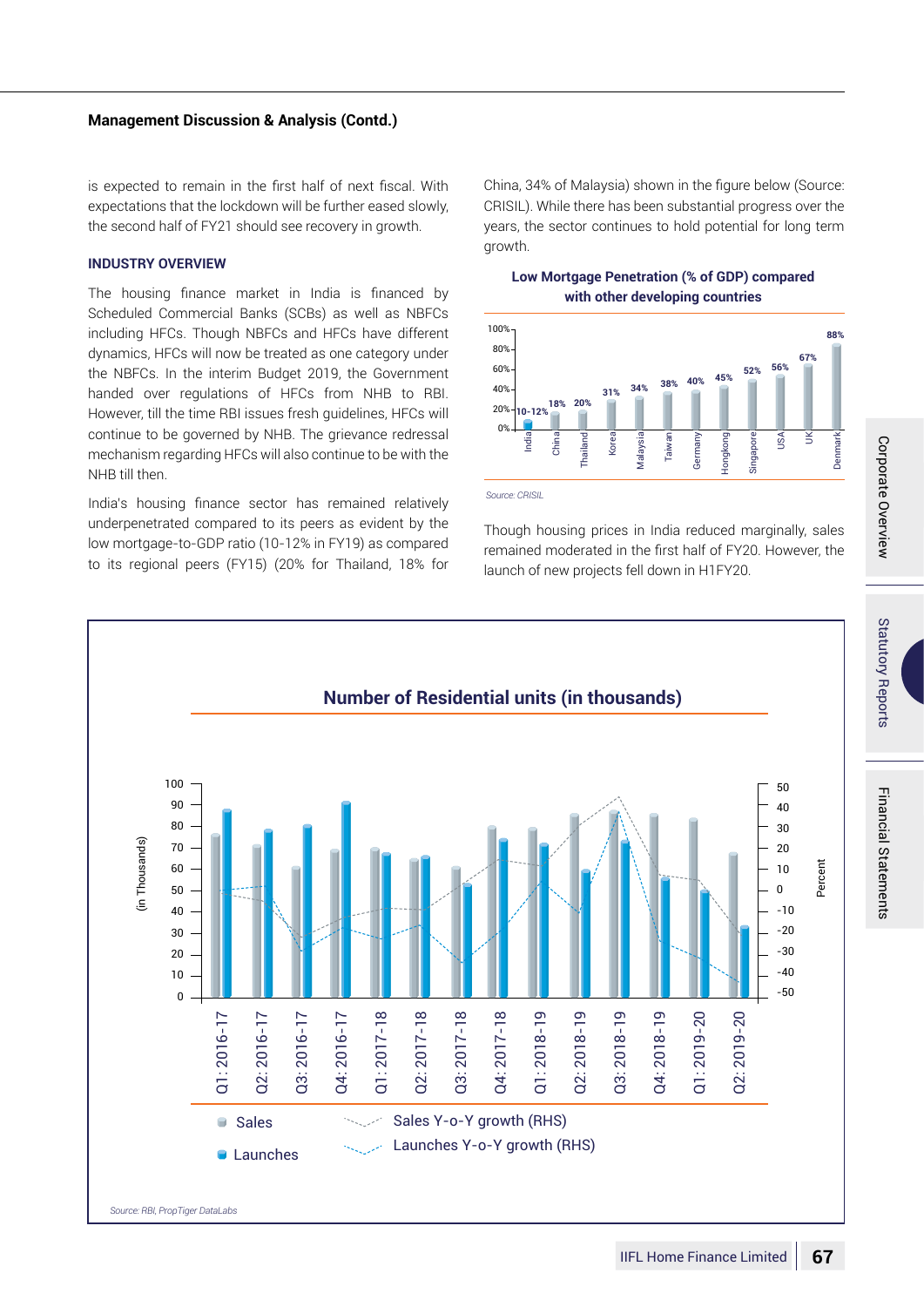



HFCs in India have shown rapid growth in its Asset under Management (AUM) from FY13 to the first half of FY19. It grew at a CAGR of 20% over the period (Source: CRISIL). This growth was mainly on account of the encouragement given by the Government to promote affordable housing in India, as a result of which demand for housing boosted in Tier 2 and 3 cities. Other factors that contributed to this growth were rising disposable income, increase in nuclear families and fiscal incentives on housing loans. However, the growth trajectory slowed down in H2FY19 and FY20. The second half of FY19 was marked by liquidity constraints which trickled over to FY20. HFCs are expected to grow by ~2% in FY20 (Source: Brickworks). The low growth rate in FY20 is also on account of the COVID-19 impact in March 2020, which halted disbursements and brought businesses across the country to a standstill.

#### **Government measures for the Industry**

The Government of India has given special focus for the housing sector in the Budget 2020 as well as to tackle the slowdown on account of COVID-19 lockdown.

# *Budget 2020*

To boost affordable housing and achieve the vision of Housing for all by 2022, several initiatives have been undertaken, such as Pradhan Mantri Awas Yojana (PMAY)

that aims to build 10 million homes in urban and rural India by 2022. In order to ensure that developers in this segment have access to cheaper loans, affordable housing has also been accorded infrastructure status.

Budget 2020 saw the Housing and Urban Affairs Ministry outlay touch  $\bar{\tau}$  500.4 billion, 18.4% increase from the revised estimate of  $\bar{\tau}$  423 billion for FY20. In 2020, the allocation for PMAY, the flagship scheme of the government, has been granted  $\bar{\tau}$  275 billion as against the revised estimates of ₹ 253 billion in FY20, an 8.5% increase.

# *NHB Refinance*

Also, the government has revised its  $\bar{\tau}$  300 billion liquidity infusion facility scheme to encourage HFCs to avail refinance funds. Under the revised scheme, the earlier exposure cap of  $\bar{\tau}$  7.5 billion per HFC and exposure ceiling of 50% of individual housing loan have been removed. The maximum exposure has been revised to 30% of HFCs net owned funds or 50% of NHBs net owned funds, whichever is lower. This scheme that was launched in August, 2019, can be availed till June 2020 by HFCs. This will help HFCs for their business expansion in FY21. In April 2020, the RBI also announced refinance facility for NHB worth ₹ 100 billion out of total ₹ 500 billion for various institutions. This is expected to boost liquidity in the system.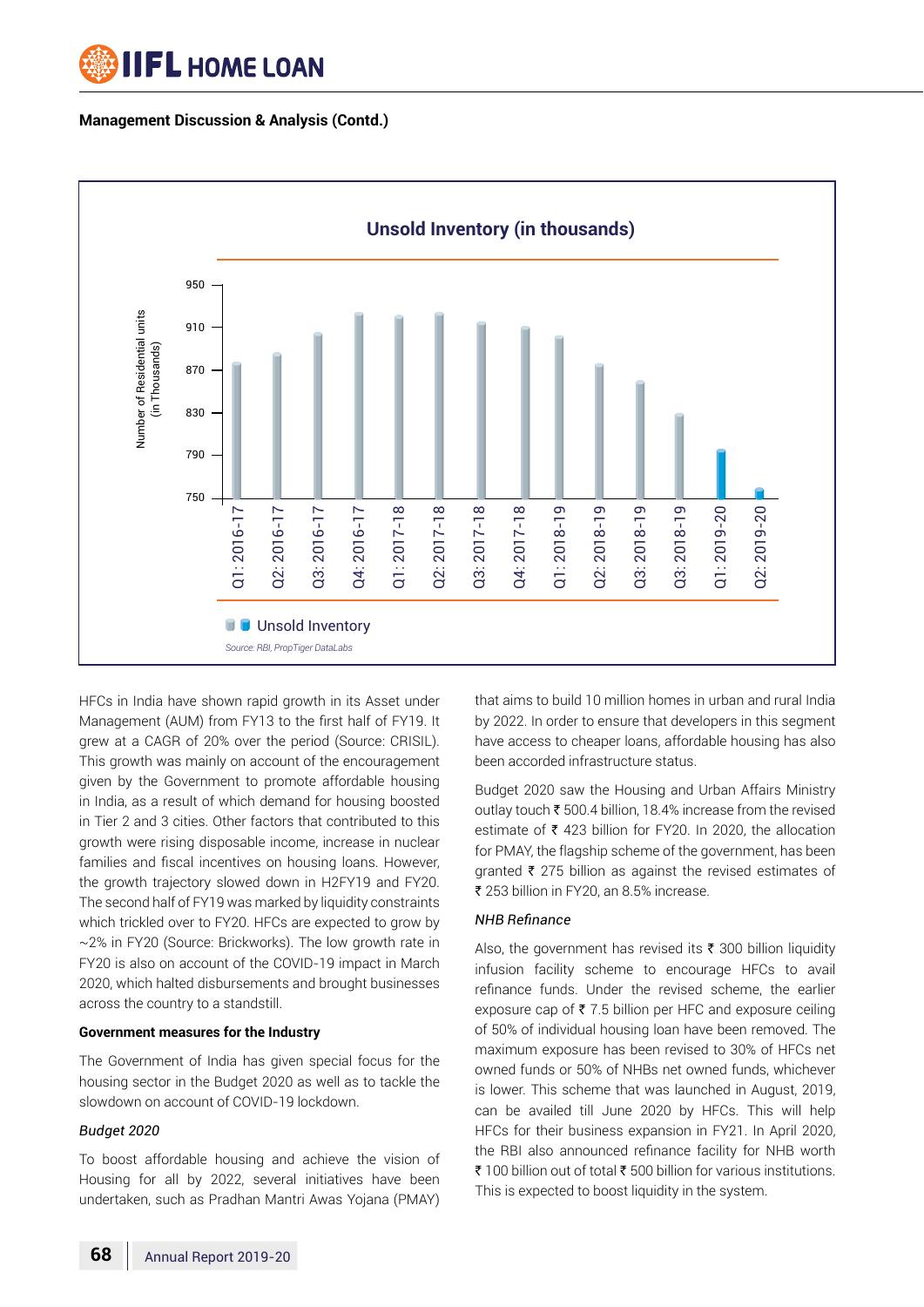#### *COVID-19 recovery*

The Government of India has announced a  $\bar{\tau}$  20 trillion economic package i.e. almost 10% of the GDP, which combined the government's recent announcements on supporting key sectors along with the measures rolled out by RBI to counter the COVID-19 impact. The goal is to address the problems of a wide range of sectors and become self-reliant.

#### **Going forward**

The resultant lockdown on account of the COVID-19 pandemic has slowed down businesses in the short run. Disbursements are expected to be low in H1FY21 and growth in H2FY21 will depend upon the extent of the pandemic spread and its impact on the economy. However, it is expected that businesses will pick up in the second half of FY21. **Co-lending** and **securitisation** are going to remain the catalyst of the next fiscal to boost HFCs growth trajectory. HFCs are expected to grow at 6% in FY21 (Source: India Ratings). HFCs are expected to fund a large size of their portfolio via assignment/ securitisation. This along with government measures, such as partial credit guarantee scheme, will improve liquidity and enable HFCs to better manage their asset-liability profile. One of the major synergistic partnerships between HFCs and banks-- co-lending, is expected to pick up pace in FY21. Banks can leverage HFCs' geographic reach and benefit from their origination and servicing capabilities, and HFCs will get access to better-profile clients and higher fee income. The affordable housing segment accounts for roughly 15% of the HFC portfolio. Given the government push towards affordable housing, co-lending in this space will provide required impetus to drive growth, hence it is attracting a lot of interest from banks.

#### **Opportunities**

# **Affordable Housing**

By the year 2030, more than 40% of the Indian population will live in urban India, as against the current figure of 34%, which is likely to create a demand for 25 million additional affordable housing units (Source: RICS and Knight Frank Report). Increasing urbanisation will boost per-capita GDP and increase the number of nuclear families. This in turn will lead to rise in demand for more urban households. Also, with the rate cuts announced by the RBI, housing demand is expected to improve along with the liquidity conditions of real estate companies in FY21. With the stock market witnessing a lot of fluctuation in these times of uncertainty, we anticipate that a lot of people will consider investing in property, as that is a more stable, long-term asset. Affordable housing segment is going to be the core growth segment for HFCs in the years to come.

#### **Government Push for the sector:**

The current government has viewed housing as the core of its economic policy and announced various schemes and policies to increase home ownership. It has been realised that in addition to its social aspects, housing is also a key driver of economic growth with its ability to create employment and its linkages to multiple other sectors. Housing is the fourth largest contributor to Indian GDP and the sector has the potential to become the engine of domestic growth for the Indian economy in the coming years.

The moratorium of six months on term loans, including home loans, would provide relief and enable real estate companies to focus more on the operational requirement and recalibrate their business strategies

#### **Housing for Investment- Millennials**

Millennials, especially financially independent women, are preferring investment in real estate from erstwhile gold and fixed deposits. Nearly 57% women respondents preferred real estate as an investment asset class followed by 28% for the stock market, 11% for fixed deposits and a mere 4% for gold (Source: Anarock-LIC Housing Finance Ltd consumer sentiment survey). Millennial women are emerging as a crucial homebuyer segment in India, unlike earlier being just a niche segment. This provide ample of opportunities for developers to include them as a major target customer. Also, the government of India to empower women of the low-income segment as per the Housing for All by 2022 mission, has made it mandatory for them to be either coowners or sole owners of affordable homes.

# **Lower effective interest rates:**

Pradhan Mantri Awaz Yojana (PMAY) subsidy and tax incentives have led to lower effective interest rates for the affordable housing sector borrowers. This will provide good demand for housing in FY21 and beyond.

# **Demand for rural and semi urban sector:**

With rising rural incomes and the government investing heavily in enhancing rural demand, in the coming years there could be high demand coming from the rural and semi-urban areas.

#### **Rising Finance penetration**

With growing urbanisation and rising finance penetration in India, the growth in housing finance sector is expected to rise. With this, like in FY20, in FY21 also the demand for housing is expected to come from tier II and tier II cities in urban areas. The finance penetration in Indian urban areas rose from 39.2% in FY12 to an estimated 45% in FY20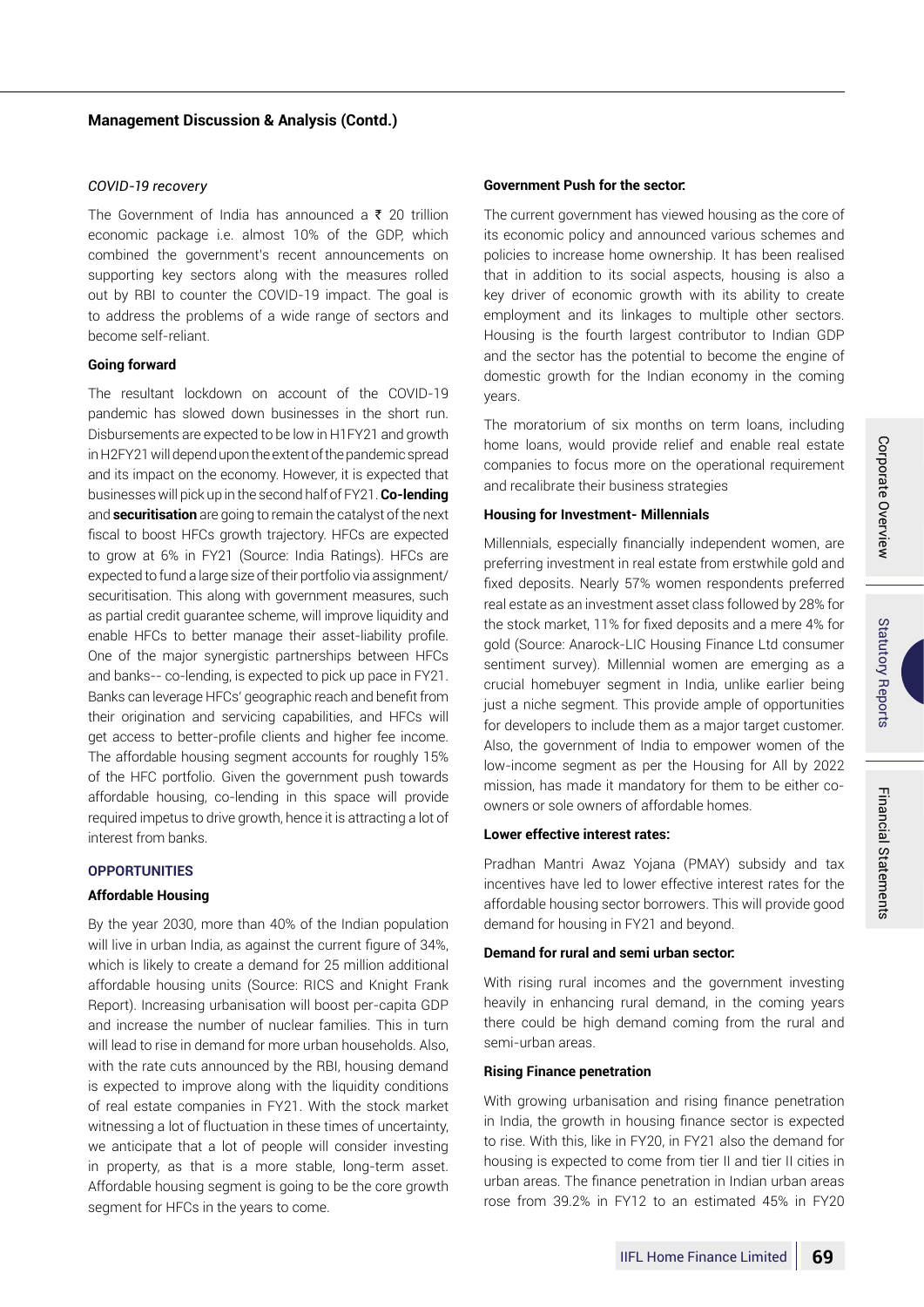**IIFL HOME LOAN** 

(Source: CRISIL). With more number of people moving from rural to urban areas, growing digitisation and financial awareness, these trends are only expected to rise in the years coming.



#### **Threats**

#### **Fall in real estate sales and unsold inventory**

Enforcement of the nationwide lockdown following the spread of COVID-19 has caused a temporary slump in housing sales. Also, a slowing economy along with constraint in liquidity may cause reduction in sales and thereby leading to rise in unsold inventory. This may dissuade developers from launching new projects. Fall in real estate sales and unsold inventory remains a threat in FY21.

#### **Disruption by new/emerging technologies**

Besides using AI and Natural Language Processing (NLP) for first level customer interactions (chat box etc.), finance companies are using AI for risk management, marketing, portfolio management, HR, hiring, collections, and employee on-boarding. As companies grow digital channels, business growth increases the risk of doing business with an unknown entity on the other side of the device. High volumes of online payments, require review of vast quantities of transactions in thousands of a second, to manage existing compliance requirements.

#### **Increasing Competition**

Increasing competition from Banks to gain market share in the growing affordable housing segment could be a challenge for HFCs.

#### **Company Overview**

IIFL Home Finance Limited (IIFL HFL) (previously known as India Infoline Housing Finance Limited), incorporated in 2006, is a 100% subsidiary of IIFL Finance Limited (IIFL). IIFL HFL got registered with National Housing Bank (NHB) in 2009 and commenced operations. In line with

its motto,'Ghar Aapka, Loan Hamaara', the Company majorly provides home loans to customers for purchasing affordable homes. Besides, loans are also offered for home renovation and home construction. Loan against Property is provided to Small and Medium Enterprises (SMEs) for their working capital requirements, business use and to acquire commercial property and construction financing.

The Company is guided by the professional values and ethos of its parent and ultimate holding company, IIFL Finance. The Company has gained a reputation for reliability, transparency of operation and absolute integrity. Over the years, the Company has maintained its high quality loan and investment portfolios through focused customer approach, a comprehensive risk assessment process and thorough risk remediation procedure. The Company aims to focus on steady earnings growth through conservative risk management techniques and by accessing low-cost funds.

#### **Business Overview & Strategy**

In FY20, the company closed the year with total loan assets under management of ₹ 184,947.4 million and balance sheet size of  $\bar{\tau}$  144,970.7 million. The home loan contribution to total loan book remains stable y-o-y at 67% with continued focus on low ticket size loan. Through our Swaraj Home loans, a dedicated home loan product to cater to the needs of underserved section of the society, the Company has continued to support the Government in its vision of "Housing for All". The Company benefited 38300+ customers with  $\bar{\tau}$  9,000+ million subsidy till date.

During the year the Company has been able to securitise and assign  $\bar{\tau}$  28,100.6 million worth of assets, enabled by the trust and confidence of our securitisation investors and our portfolio quality. The acceptance of IIFL Home Finance granular loan book portfolio across investors is a testimony of its strong underwriting capabilities and strong portfolio quality.

#### **Strength**

**Wide Presence:** Our network of brick and mortar branches and channel partners coupled with digital touch points (Website and Mobile App), enables us to build enduring bonds of trust and loyalty with the customers. As on March 31, 2020, we have 127 branches nationwide to support mid income affordable housing segment. In addition to our network and online channels, we have vast Group's network of 2300+ touch points to reach potential customers in Tier II & Tier III cities.

**Customer First Approach:** Knowledgeable, attentive and empathetic Customer First approach is at the core of our operations. With wide range of customised products, continued focus on customer experience, transparency in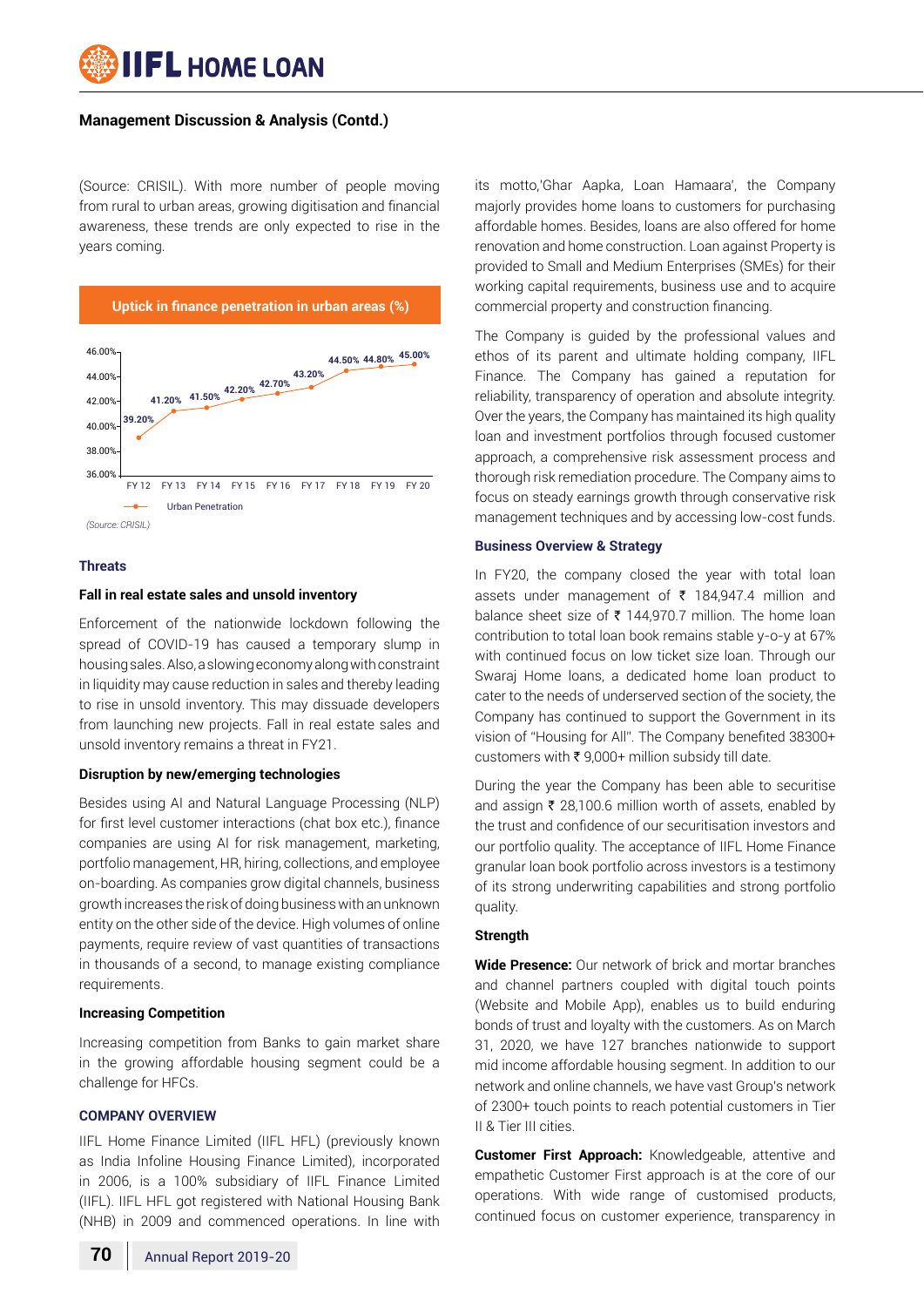all our operations and process and investment in creating cutting edge technology have enabled us to serve more than 1,24,000+ customers over the years.

**Prudent credit policy and process:** We have robust in house credit appraisal process. Our credit policies are designed to mitigate risk and formalise procedures for determining acceptable risk. We have also brought smart technologies for a flawless credit appraisal, underwriting and monitoring, leading to seamless end to end loan sanction process. Robust credit approval mechanism, credit control processes, audit and risk management process and policies have helped us to maintain our portfolio quality.

**Focus on Technology:** We continue to invest in cutting edge technologies to expand our technology landscape and upgrade innovative technology solutions, thereby increasing customer delight and employee efficiency. The technology platform covers all functions starting from sales to loan underwriting, customer management, collection management and financial accounting.

The mobile platform empowers our employees to manage their work on the go thereby improving the overall employee experience and efficiency.

The investment in technology has not only helped us in improving customer experience, but also in reducing operating cost and development of new business opportunities.

# **Segment Overview**

# **Home Loans**

We offer affordable home loans to diverse set of customers such as salaried, self-employed, professionals and entrepreneurs. We provide financial aid for home purchase, home renovation, home construction and plot purchase. Through our affordable home loans offering - Swaraj Home Loans, we cater to the underserved segment of the country. Home loan constitutes 74% of the total disbursements in FY20 of which affordable segment were 39%.

Our retail loan processing is done through our proprietary application "Jhatpat Loans" in which underwriting is automated with pre-defined business rule engines thereby leading to reduced TAT and increased standardisation of decisions.

# **Loan Against Property (LAP)**

We offer loans backed by mortgage of residential or commercial properties to small and medium enterprises. These loans are predominantly used for working capital requirement, business use and purchase of commercial property. We also offer small ticket size variant named Samman. LAP contributed 15% of the disbursed units in FY20.

#### **Project Loans**

The developers often need size-able funds for the construction and development of residential and mixeduse projects. A strong emphasis is being placed on the identification of environment & social friendly projects with Green Certification for funding under this segment. In line with our broader retail strategy also, a project loan is an important offering to the developers. The projects funded under the Construction Finance vertical provide an opportunity for retail home loans via the Approved Project Finance route. The contribution of construction finance loans within the total disbursements was only 10% in FY20.

#### **Financial Overview**

For the financial year ending March 31, 2020, AUM of the Company has grown by 2% y-o-y to  $\bar{\tau}$  184,947.4 million from ₹ 181,578.3 million, as on March 31, 2019. At the segment level, there is moderate growth in the home loan and LAP segments whereas the real estate segment has de-grown y-o-y. Loan book has de-grown by 4% y-o-y to  $\bar{\tau}$  128,139.6 million as on March 31, 2020 from  $\bar{\tau}$  134,002.6 million as on March 31, 2019. Loan Book growth has de-grown in comparison to AUM growth due to high assignment of portfolio during the year.

For FY20, IIFL Home Finance reported a Profit After Tax (PAT) of  $\bar{\tau}$  2,449.2 million down by 20% y-o-y. The decline in profit has been mainly on account of the additional provisioning for COVID-19 impact. Operating profit (excluding provision and Write off) was down by only 3% y-o-y. With a capital adequacy of 23.7% (Tier-I CAR of 18.4%), the Company is well capitalised for growth. The Company has striven to maintain the key qualitative and quantitative parameters. The Company has continued to maintain decent return ratios, RoA of 1.8% and ROE of 13.8%. Gross NPA (IND AS) is 1.6% with provision coverage ratio of 23.5% for the year under review. Provision coverage ratio including standard asset provision (Stage1 and Stage 2) stands at 84.5%.

Provision charge for Expected Credit Loss, including additional COVID-19 provision, as a percentage of average loan book stands at 1.0%.

#### **Risks and Concerns**

#### **Risk Management**

The Company has a well-defined risk governance structure which includes periodic reviews and close monitoring to enable building a sustainable business that takes care of the interests of all stakeholders. The Company's risk management policy is steered by the Board, with the overall responsibility assigned to the Risk Management Committee.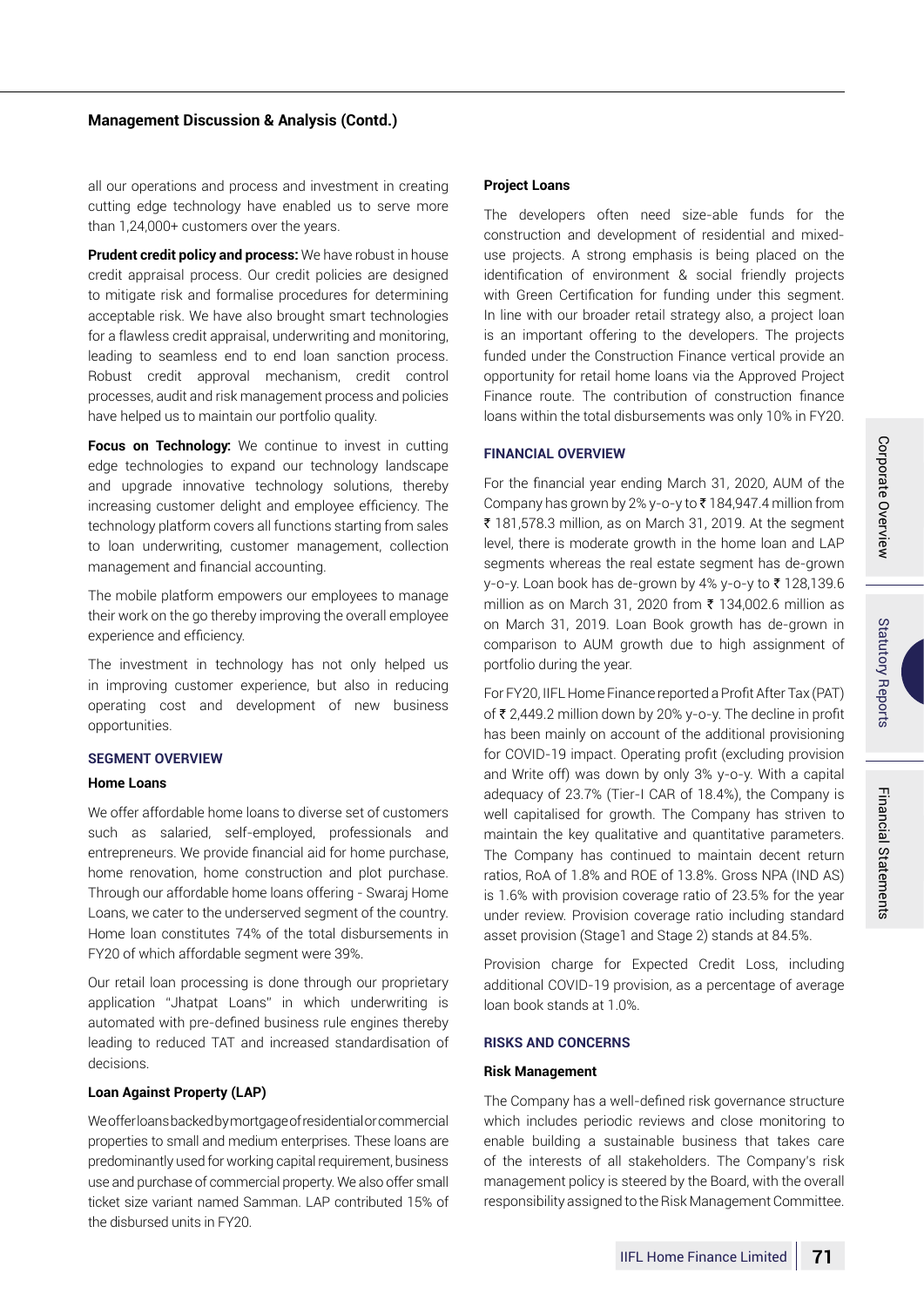

#### **Regulatory Risk:**

Regulatory risk is the risk that can materially impact a company due to changes in laws and regulations made by the government or a regulatory body like NHB, SEBI etc. It can increase the costs of operating the business, and/or change the competitive landscape. The Company is able to mitigate the same by making quick change in its systems and practices to realign itself with the changed regulatory framework from time to time as required.

#### **Credit Risk:**

Lending involves a number of risks, largely related to the creditworthiness of the borrowers. A credit risk is the risk of default that may arise from a borrower failing to make payments towards their debt .This is inherent and most dominant of the risks in the lending business. The credit risk arises because of the quality of the loan portfolio and it is extremely important to control this risk.

We have well defined policy guidelines which are built in the "Jhatpat application" for rule based underwriting which reduces the frequency of judgment-based errors. We use technology to verify the identity and other loan documents submitted by the borrower along with digital underwriting. This integration of new data sources enables better insights for credit decisions, while real-time data processing, reporting, and monitoring further improves overall riskmanagement capabilities.

Our portfolio management uses advanced analytics and machine-learning tools to identify the problematic loans at an early stage. Based on the continuous review mechanism, credit policies and processes are being reviewed and appropriate changes are undertaken.

An independent internal audit team conducts regular review of credit files on a sample basis to ensure adherence to the policies.

#### **Operational Risk:**

Operational risk management is defined as a continuous process which includes risk assessment, decision making, and implementation of controls, which results in acceptance, mitigation or avoidance of risk. To have a preventive vigilance and control the transaction risk, Risk Containment Units have been established at major locations, wherein hind sighting, upfront scrutiny and curbing of malpractices are undertaken. Operational costs are also reduced as credit processes are digitised. A greater share of time and resources can be dedicated to value-added activities, as inputs and outputs become standardised and paperless.

#### **Internal control systems and their adequacy**

The Company has an elaborate system of internal controls commensurate with the size, scale and complexity of its operations. Regular internal audits are conducted to check and to ensure that responsibilities are discharged effectively. The Internal Audit Department monitors and evaluates the efficacy and adequacy of internal control systems in the Company, its compliance with regulatory directives, adherence to the accounting procedures and policies. Wherever required, the internal audit efforts are supplemented by audits conducted by specialised consultants/audit firms. Based on the report of the Internal Auditors, process owners undertake corrective actions, in their respective areas and thereby strengthen the controls.

The Company has also placed its focus on making its internal control system digitalised. The Company has introduced an in-house internal control system software for better monitoring of audit processes at PAN India level.

#### **Human Resources**

Our people supported by digital power will prove to be our competitive advantage. To ensure that we remain agile and focused, we are harnessing digital power to build upon people and organisational capabilities. We are on our way to have an all inclusive digital ecosystem which will create a culture of fairness, transparency and process & policy compliance and hence ensure a sustainable and measurable organisational and people performance. We are creating a unique employee on-boarding experience, getting the right job-fit candidates in the system and ensuring right and timely interventions at each stage of employee life cycle at IIFL Home Finance, so that there is a unique employee journey for each employee to experience here.

#### **Training & Development**

Our Money Versity app offers a variety of business, domain & wellness centered channels for our employees. We have helped the employees learn on the go in a very engaging multimedia & interactive way. For the high-fliers there are MDPs at premier B-schools to ensure their growth in organisation is well-supported. The Company arranges Classroom Training for First Time managers across functions. Also, there are customised Lunch Bunch Sessions for specialised teams focusing on enhancing team bonding & cohesiveness.

#### **Performance Management & Rewards**

We have a fair and transparent performance appraisal system for employees across all levels and functions with a 4 point rating scale- Flyer, Runner, Learner, Walker. We have